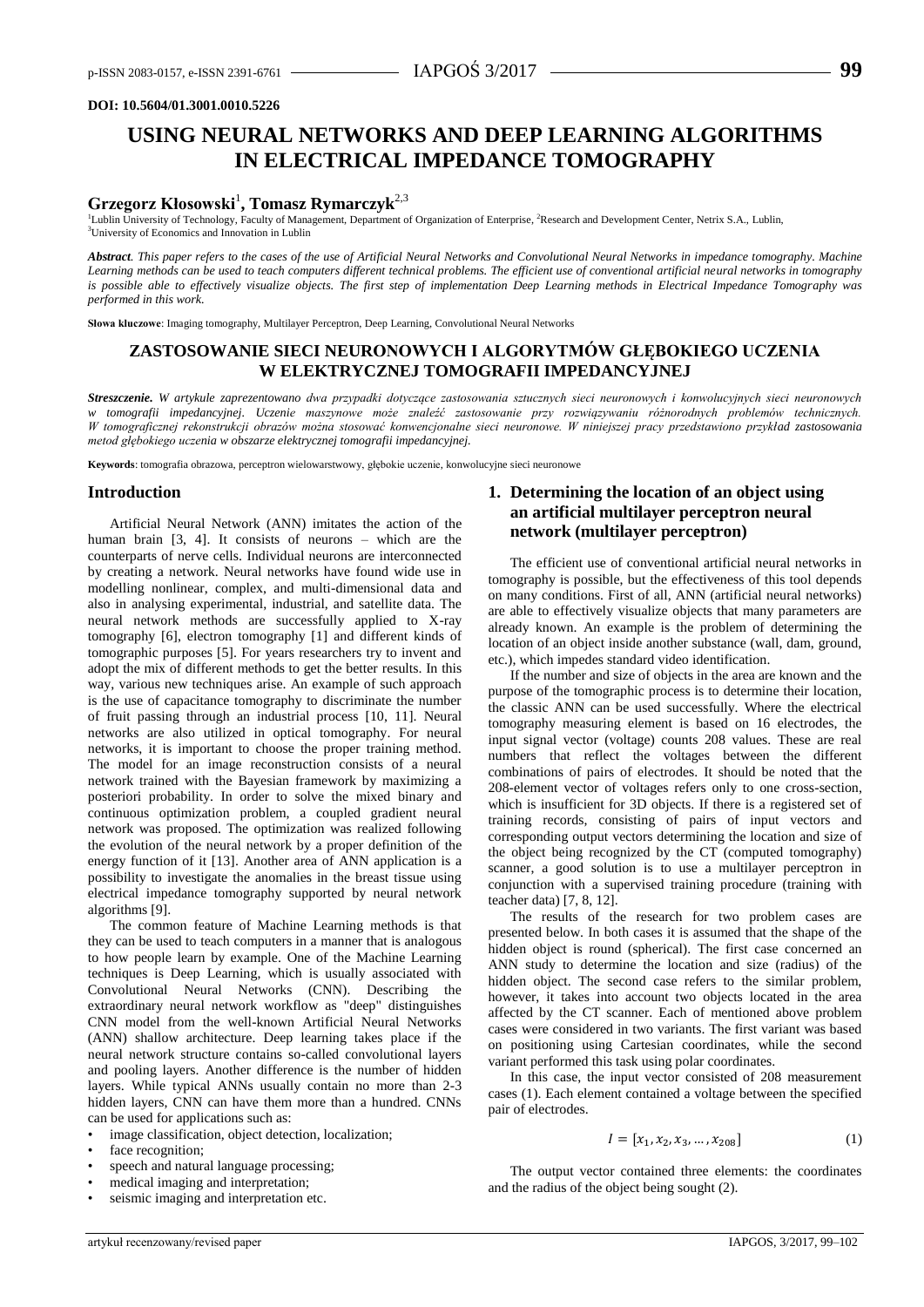where:

$$
\theta = [y_1, y_2, y_3] \tag{2}
$$

 $y_1$  – horizontal coordinate of the centre of mass of the object,  $y_2$  – vertical coordinate of the centre of mass of the object,

 $y_3$  – radius R of the cross section of the spherical object.

Fig. 1 shows the schema of the applied neural network model. The network has 208 inputs, 10 neurons in the hidden layer and 3 neurons in the output layer. The hidden layer uses a logistic transfer function. In the output layer, the transfer function is linear.



*Fig. 1. ANN structure*

A dataset of 320 cases was used to train the neural network. The following results apply to the Levenberg-Marquardt training variant. This algorithm typically requires more memory but less time. Training automatically stops when generalization stops improving, as indicated by an increase in square mean error of validation samples.

The results of training the best developed networks are presented in Fig. 2.

| <b>Results</b> |                |                    |            |
|----------------|----------------|--------------------|------------|
|                | <b>Samples</b> | $\blacksquare$ MSE | ⊠R         |
| Training:      | 224            | 7.46471e-4         | 9.95656e-1 |
| Validation:    | 48             | 1.71792e-3         | 9.88179e-1 |
| Testing:       | 48             | 2.56616e-3         | 9.82634e-1 |
|                |                |                    |            |

#### *Fig. 2. ANN training results*

The data set was divided into 3 parts: training set (224 cases), validation set (48 cases) and test set (48 cases). The highest Mean Squared Error (MSE) was obtained with the test set and it was 0.00257. A slightly smaller error of 0.00172 was noted for the validation set. Mean Squared Error is the average squared difference between outputs and targets. Lower values are better. Zero means no error. The learning set was burdened with the lowest learning error, which is the most common and correct situation. The low MSE error of the learning set is due to the fact that the network is best adapted to learning cases. Another quality indicator of network quality was regression of R. An R value of 1 means a close relationship, 0 a random relationship. As can be seen in Fig. 2 in all three cases, R is close to 1. This is particularly true of the test and validation set, which is particularly valuable. Values close to 1 testify to a good matching of the resultant output (output vectors) to the patterns contained in individual sets (training, validation, and test).

The validation set is used to determine when the training process stops. When the dynamics of the gradient change approach zero, then the learning process ends. The test set is applicable after the training phase. It is used to verify the quality of the network. The results obtained by testing a network with the test set are the most reliable indicator of network efficiency, because cases in this set do not participate in the training process. The good indicators (MSE and R) for the training set show that there was no overtraining and that the network has the ability to generalize knowledge (i.e., correctly transforming input into output not only for the training set).

Fig. 3 shows the correlation diagrams of the discussed network. The scattering of results that go beyond the pattern is visible, but the level of correlation is still high. This is evidenced by overlapping correlation lines for all studied cases: the training set, validation set, test set and collectively.



*Fig. 3. Network learning correlational diagrams*

Fig. 4 presents three graphs of training process parameters according to epoch (the next calculation of all training variables in an iterative loop). The training ended after the 48th iteration. The gradient graph shows that the gradient has stabilized at an even level since the preceding epoch (the change dynamics was close to zero). By analyzing an analogous point in the momentum graph (mu), it can be seen that in 48th epoch it reaches its minimum. The last (bottom) curve of the graph corresponds to the number of preceding epochs that did not improve the validation deviation. It was assumed that if after another six epochs the validation error does not fall, the training process should be terminated. That is why the process of training ended at 48th epoch.



*Fig. 4. Graphs of selected parameters of ANN training process*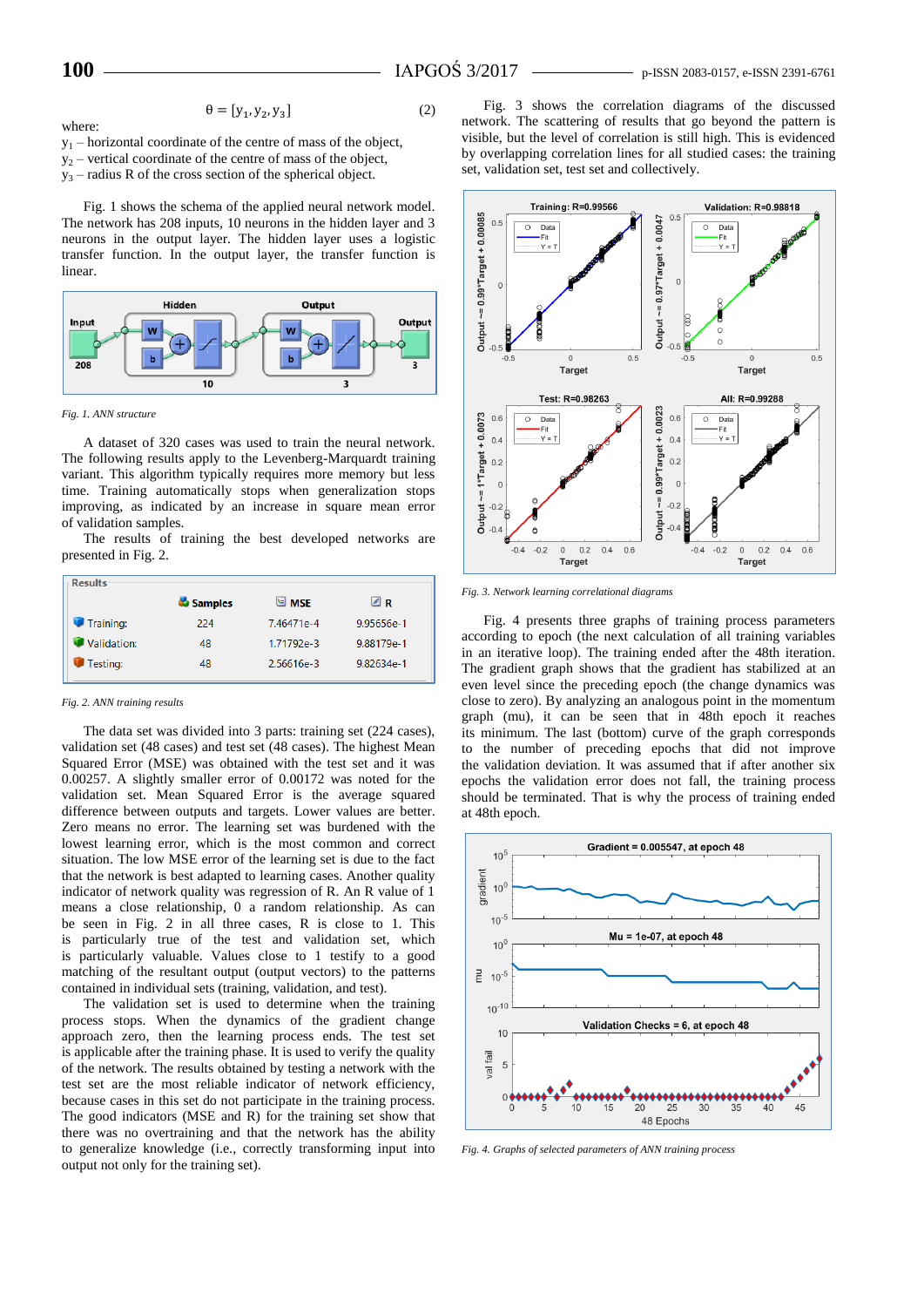Fig. 5 shows a graph of the Mean Square Error value recorded during the network training process. The MSE values are low and the graph shapes (lack of large fluctuations) indicate a lack of overtraining and thus the good quality of the tomographic analysis system obtained.



*Fig. 5. Graph of average square error while network training*

## **2. Determining the position of a single object by polar coordinates**

As in the case of Cartesian coordinates, the input vector consisted of 208 measurement cases (1). The output vector contained three elements: the polar coordinates (angle  $\alpha$  and the leading radius  $R$ ) and the radius  $r$  determining the size of the object sought (Fig. 6).



*Fig. 6. Polar coordinate system*

The structure of the neural network model is the same as in the previous case. The network has 208 inputs, 10 neurons in the hidden layer and 3 neurons in the output layer. The hidden layer uses a logistic transfer function. In the output layer, the transfer function is linear.

The output vector represents the relationship (3).

$$
\vartheta = [\alpha, R, r] \tag{3}
$$

where:

- $\alpha$  directed angle,
- $R$  leading radius,
- r radius of the cross-section of the spherical object.

A collection of 3210 cases was used to train the neural network. Levenberg-Marquardt algorithm was used to train the network. The results of learning the best of the developed networks are presented in the Fig. 7.

| <b>Results</b> |                |                    |            |
|----------------|----------------|--------------------|------------|
|                | <b>Samples</b> | $\blacksquare$ MSE | ⊠R         |
| Training:      | 2246           | 48.30898e-0        | 9.97848e-1 |
| Validation:    | 482            | 29.63703e-0        | 9.98701e-1 |
| Testing:       | 482            | 44.40906e-0        | 9.98024e-1 |

*Fig. 7. ANN training results*

The data set was divided into 3 parts in the following proportions:

- 70% training part (2246 cases),
- $15%$  validation part (482 cases),
- $15% -$  testing part (482 cases).

The highest Mean Squared Error (MSE) was found in the training set and was 48.3. A slightly smaller error of 44.4 was noted for the testing set. The level of regression for all three sets was very high. For the testing set it equals 0.98. Comparison of the R-coefficients of the Cartesian coordinate-based variant (Fig. 3) with the variant of polar coordinates shows some differences in the output values distribution, but the regression is higher for the second variant.

## **3. Tomographic imaging with the use of Deep learning**

The most perfect variant of tomographic imaging is the ability to convert a set of measured values into a high-resolution pixel map and a rich colour palette. Such a solution would make it possible to accurately identify hidden objects by tomographic reconstruction. This method doesn't require any preliminary assumptions on, for example, the quantity and shape of identified objects. This kind of conversion is a difficult challenge, due to its high degree of complexity and no obvious rules for converting input variables into an output image. To solve the mentioned above problem, the model based on Convolutional Neural Networks (CNN) which is a relatively new field of science called Deep Learning, was invented [2]. In this example, it is assumed that the entire background image (cross-section of the sought object) consists of pixels with constant values, such as zero. Each learning case (pattern of the output image) contains eight pixels with the same non-zero value, e.g.  $\sigma = 1.2 \int_{\infty}^{5}$  $\frac{5}{m}$ . Pixel values correspond to the specific conductivity, which allows the proper identification of the material of investigated hidden object. With this approach, non-zero pixels can create differentiated images on a uniform background. If the above problem could be solved (imaging will be effective), the next step should be to differentiate the input pixel values.

The input vector was a 208-element set of measurements  $I = [x_1, x_2, x_3, ..., x_{208}]$  – the same one that was used in the previous examples (1). The output matrix is shown in Fig. 8. This is a 128-element set of real numbers that correspond to values 0 or 1,2.

|                |      |    |    |     | 5   | 6    |     | 8   | 9       | 10 | 11      | 12  | 13  | 14  | 15 | 16                                                          |
|----------------|------|----|----|-----|-----|------|-----|-----|---------|----|---------|-----|-----|-----|----|-------------------------------------------------------------|
| 1              |      |    |    |     |     | 6    |     |     | 9       | 10 | 11      | 12  | 13  | 14  | 15 | 16                                                          |
| 2              | 17   | 18 | 19 | 20  | 21  | 22   | 23  | 24  | 25      | 26 | 27      | 28  | 29  | 30  | 31 | 32                                                          |
| 3              | 33   | 34 | 35 | 36  | 37  | 38   | 39  | 40  | 41      | 42 | 43      | 44  | 45  | 46  | 47 | 48                                                          |
| $\overline{4}$ | 49   | 50 | 51 | 52  | 53  | 54   | 55  | 56  | 57      | 58 | 59      | 60  | 61  | 62  | 63 | 64                                                          |
| 5              | 65   | 66 | 67 | 68  | 69  | 70I  | 71  | 721 | 731     | 74 | 75      | 76  | 77  | 78  | 79 | 80                                                          |
| 6              | 81   | 82 | 83 | 84  | 85  | 86I  | 87  | 88  | 89      | 90 | 91      | 92  | 93  | 94  | 95 | 96                                                          |
| $\overline{7}$ | 97   | 98 | 99 | 100 | 101 | 102l | 103 |     | 104 105 |    | 106 107 | 108 | 109 | 110 |    | 111 112                                                     |
| 8              | 1131 |    |    |     |     |      |     |     |         |    |         |     |     |     |    | 114 115 116 117 118 119 120 121 122 123 124 125 126 127 128 |

*Fig. 8. Indexed output matrix (image)*

To simplify the calculation, it is assumed that each pattern contains eight pixels with values other than the background. In Fig. 9, we see two objects consisting of eight pixels (4+4). Fig. 10 shows the structure used in the CNN experiment along with the parameters of the given layers. It consists of an input layer, three convolution layers, and an output layer. Besides, the convolution layers (1, 3 and 5) are separated by pooling layers.



*Fig. 9. Sample output image with pixel numbering*